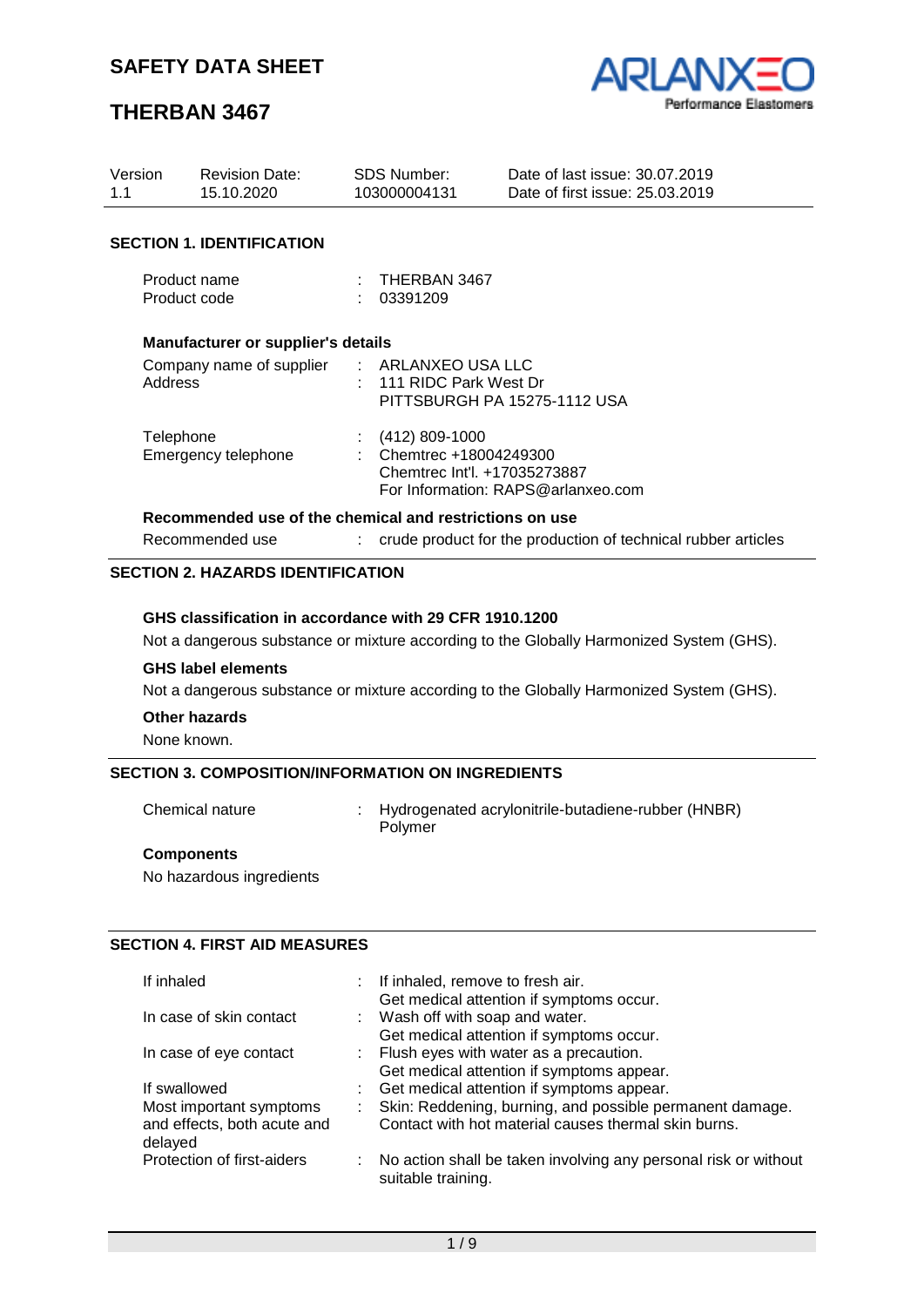# **THERBAN 3467**



| Version | <b>Revision Date:</b>                               | <b>SDS Number:</b>                                               | Date of last issue: 30.07.2019                                                                                                                                                 |
|---------|-----------------------------------------------------|------------------------------------------------------------------|--------------------------------------------------------------------------------------------------------------------------------------------------------------------------------|
| 1.1     | 15.10.2020                                          | 103000004131                                                     | Date of first issue: 25.03.2019                                                                                                                                                |
|         | <b>SECTION 5. FIRE-FIGHTING MEASURES</b>            |                                                                  |                                                                                                                                                                                |
|         | Suitable extinguishing media                        | Water spray<br>Foam<br>Dry chemical<br>Carbon dioxide (CO2)      | Use extinguishing measures that are appropriate to local cir-<br>cumstances and the surrounding environment.                                                                   |
|         | Unsuitable extinguishing<br>media                   | None known.                                                      |                                                                                                                                                                                |
|         | Specific hazards during fire<br>fighting            | ÷.                                                               | Toxic and irritating gases/fumes may be given off during burn-<br>ing or thermal decomposition.                                                                                |
|         | Hazardous combustion prod- :<br>ucts                | Carbon dioxide (CO2)<br>Carbon monoxide<br>Nitrogen oxides (NOx) |                                                                                                                                                                                |
|         |                                                     | Carbon dioxide (CO2)<br>Carbon monoxide<br>Nitrogen oxides (NOx) |                                                                                                                                                                                |
|         | Further information                                 | suitable training.                                               | Promptly isolate the scene by removing all persons from the<br>vicinity of the incident if there is a fire.<br>No action shall be taken involving any personal risk or without |
|         | Special protective equipment :<br>for fire-fighters |                                                                  | Fire-fighters should wear appropriate protective equipment<br>and self-contained breathing apparatus (SCBA) with a full<br>face-piece operated in positive pressure mode.      |

## **SECTION 6. ACCIDENTAL RELEASE MEASURES**

| Personal precautions, protec-:<br>tive equipment and emer-<br>gency procedures | No action shall be taken involving any personal risk or without<br>suitable training.<br>Put on appropriate personal protection equipment.<br>Do not touch or walk through spilled material.<br>Evacuate personnel to safe areas.<br>Keep unnecessary and unprotected personnel from entering.     |
|--------------------------------------------------------------------------------|----------------------------------------------------------------------------------------------------------------------------------------------------------------------------------------------------------------------------------------------------------------------------------------------------|
| Environmental precautions                                                      | Avoid dispersal of spilled material and runoff and contact with<br>÷.<br>soil, waterways, drains and sewers.                                                                                                                                                                                       |
| Methods and materials for<br>containment and cleaning up                       | : Move containers from spill area.<br>Vacuum or sweep up material and place in a designated, la-<br>beled waste container.<br>Dispose of wastes in an approved waste disposal facility.<br>Do not allow spilled material or wash water to enter sewers,<br>surface waters, or groundwater systems. |

## **SECTION 7. HANDLING AND STORAGE**

| Advice on safe handling | : Remove contaminated clothing and protective equipment be-<br>fore entering eating areas.<br>Workers should wash hands and face before eating, drinking<br>and smoking. |
|-------------------------|--------------------------------------------------------------------------------------------------------------------------------------------------------------------------|
|                         |                                                                                                                                                                          |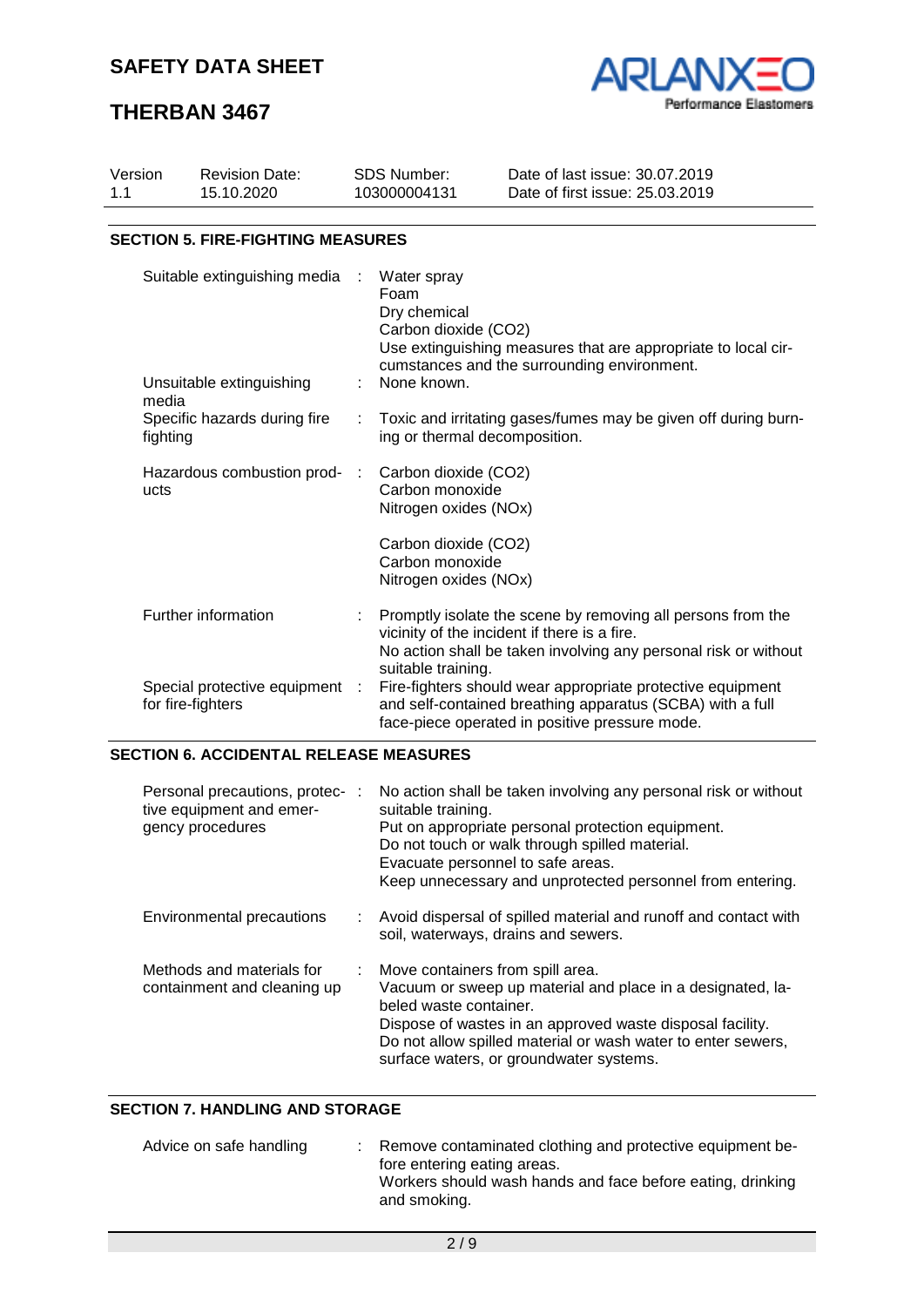

# **THERBAN 3467**

| Version<br>1.1 | <b>Revision Date:</b><br>15.10.2020                                                    | <b>SDS Number:</b><br>103000004131 | Date of last issue: 30.07.2019<br>Date of first issue: 25.03.2019                                                                                                                                                                                                                                                                                                                                                                                                                                                                                                                                                                                                     |
|----------------|----------------------------------------------------------------------------------------|------------------------------------|-----------------------------------------------------------------------------------------------------------------------------------------------------------------------------------------------------------------------------------------------------------------------------------------------------------------------------------------------------------------------------------------------------------------------------------------------------------------------------------------------------------------------------------------------------------------------------------------------------------------------------------------------------------------------|
|                | Conditions for safe storage<br>Recommended storage tem- $\therefore$ < 95 °F / < 35 °C | tion.                              | Put on appropriate personal protection equipment.<br>Eating, drinking and smoking should be prohibited in areas<br>where this material is handled, stored and processed.<br>: Store in accordance with local regulations.<br>Store in original container protected from direct sunlight in a<br>dry, cool and well-ventilated area, away from incompatible<br>materials (see Section 10) and food and drink.<br>Keep container closed when not in use.<br>Containers that have been opened must be carefully resealed<br>and kept upright to prevent leakage.<br>Do not store in unlabeled containers.<br>Use appropriate container to avoid environmental contamina- |
|                | perature                                                                               |                                    |                                                                                                                                                                                                                                                                                                                                                                                                                                                                                                                                                                                                                                                                       |

## **SECTION 8. EXPOSURE CONTROLS/PERSONAL PROTECTION**

### **Ingredients with workplace control parameters**

Contains no substances with occupational exposure limit values.

| <b>Engineering measures</b>    | Good general ventilation should be sufficient to control work-<br>er exposure to airborne contaminants.                                                                                                                                                           |  |
|--------------------------------|-------------------------------------------------------------------------------------------------------------------------------------------------------------------------------------------------------------------------------------------------------------------|--|
| Personal protective equipment  |                                                                                                                                                                                                                                                                   |  |
| Respiratory protection         | Respirator selection must be based on known or anticipated<br>exposure levels, the hazards of the product and the safe<br>working limits of the selected respirator.                                                                                              |  |
| Hand protection                |                                                                                                                                                                                                                                                                   |  |
|                                |                                                                                                                                                                                                                                                                   |  |
| Remarks                        | Wear suitable gloves.                                                                                                                                                                                                                                             |  |
| Eye protection                 | Safety glasses with side-shields                                                                                                                                                                                                                                  |  |
| Skin and body protection<br>t. | Wear suitable protective clothing.                                                                                                                                                                                                                                |  |
| Hygiene measures               | Wash hands, forearms and face thoroughly after handling<br>chemical products, before eating, smoking and using the<br>lavatory and at the end of the working period.<br>Ensure that eyewash stations and safety showers are close<br>to the workstation location. |  |

### **SECTION 9. PHYSICAL AND CHEMICAL PROPERTIES**

| Appearance<br>Color<br>Odor<br>Density | rubber bales<br>light brown<br>slight<br>: $0,95$ g/cm <sup>3</sup> (68 °F / 20 °C) |
|----------------------------------------|-------------------------------------------------------------------------------------|
| Autoignition temperature               | : > 572 °F / > 300 °C                                                               |
| Decomposition temperature              | : > 572 °F / > 300 °C                                                               |

## **SECTION 10. STABILITY AND REACTIVITY**

Reactivity **Reactivity** : No specific test data related to reactivity available for this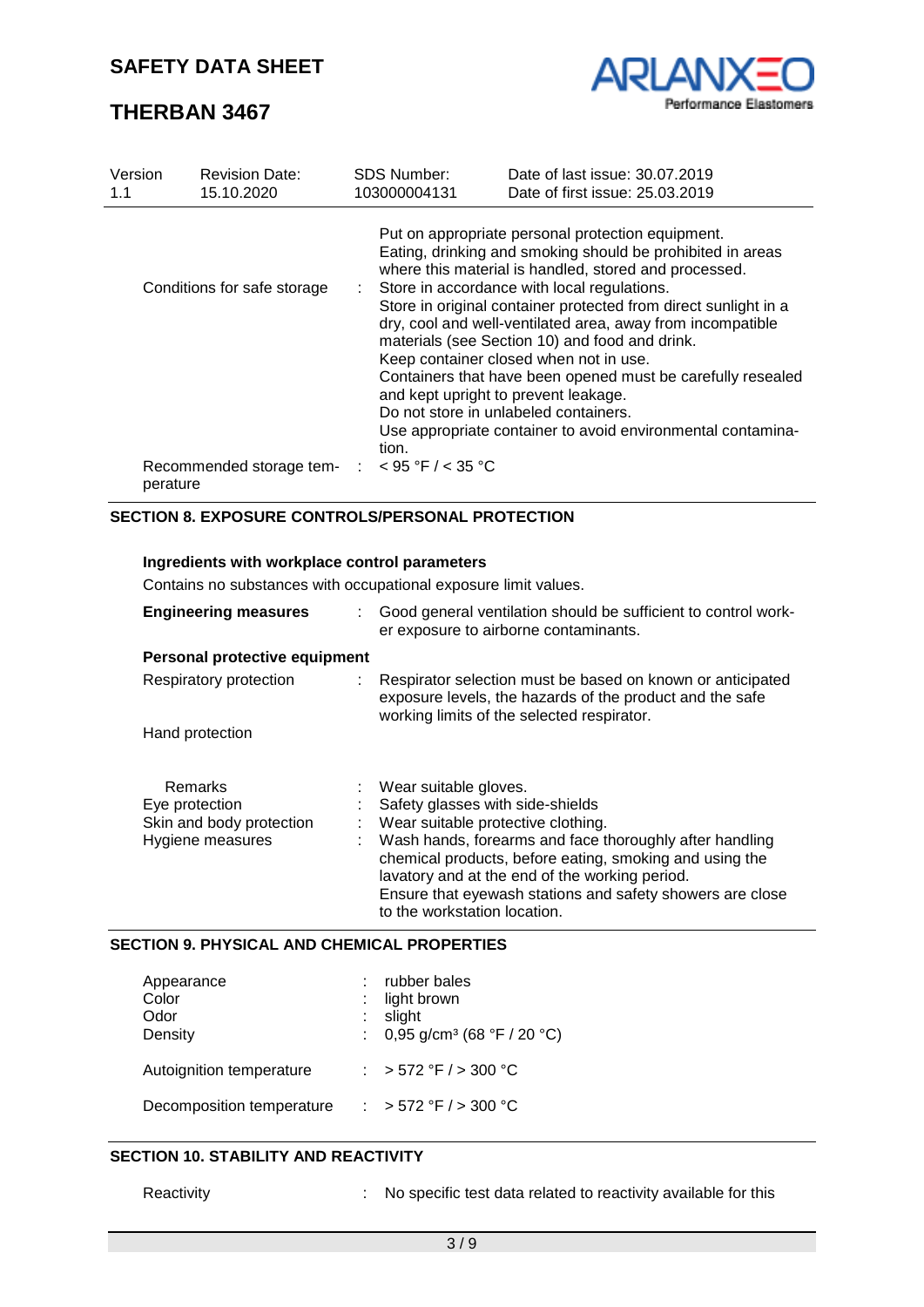# **THERBAN 3467**



| Version<br>1.1                                                                                                 | <b>Revision Date:</b><br>15.10.2020 |   | <b>SDS Number:</b><br>103000004131                                                                                                          | Date of last issue: 30.07.2019<br>Date of first issue: 25.03.2019                                                                                                                  |  |
|----------------------------------------------------------------------------------------------------------------|-------------------------------------|---|---------------------------------------------------------------------------------------------------------------------------------------------|------------------------------------------------------------------------------------------------------------------------------------------------------------------------------------|--|
| Chemical stability<br>Possibility of hazardous reac-<br>tions<br>Conditions to avoid<br>Incompatible materials |                                     | ÷ | product or its ingredients.<br>: The product is stable.<br>None known.<br>Extremes of temperature and direct sunlight.<br>No specific data. |                                                                                                                                                                                    |  |
| <b>Hazardous decomposition products</b><br>Thermal decomposition                                               |                                     |   | also be formed.                                                                                                                             | : Caused by smouldering and incomplete combustion toxic<br>fumes mainly consisting of CO and CO2 may be developed.<br>Degradation products of the polymers and their additives may |  |

### **SECTION 11. TOXICOLOGICAL INFORMATION**

#### **Information on likely routes of exposure**

Inhalation Skin contact

#### **Acute toxicity**

Not classified based on available information.

#### **Product:**

Acute oral toxicity : LD50 (Rat): > 5.000 mg/kg

### **Skin corrosion/irritation**

Not classified based on available information.

#### **Serious eye damage/eye irritation**

Not classified based on available information.

#### **Respiratory or skin sensitization**

#### **Skin sensitization**

Not classified based on available information.

#### **Respiratory sensitization**

Not classified based on available information.

#### **Germ cell mutagenicity**

Not classified based on available information.

#### **Carcinogenicity**

Not classified based on available information.

**IARC** No ingredient of this product present at levels greater than or equal to 0.1% is identified as probable, possible or confirmed human carcinogen by IARC.

> No ingredient of this product present at levels greater than or equal to 0.1% is identified as probable, possible or confirmed human carcinogen by IARC.

**OSHA** No component of this product present at levels greater than or equal to 0.1% is on OSHA's list of regulated carcinogens.

> No component of this product present at levels greater than or equal to 0.1% is on OSHA's list of regulated carcinogens.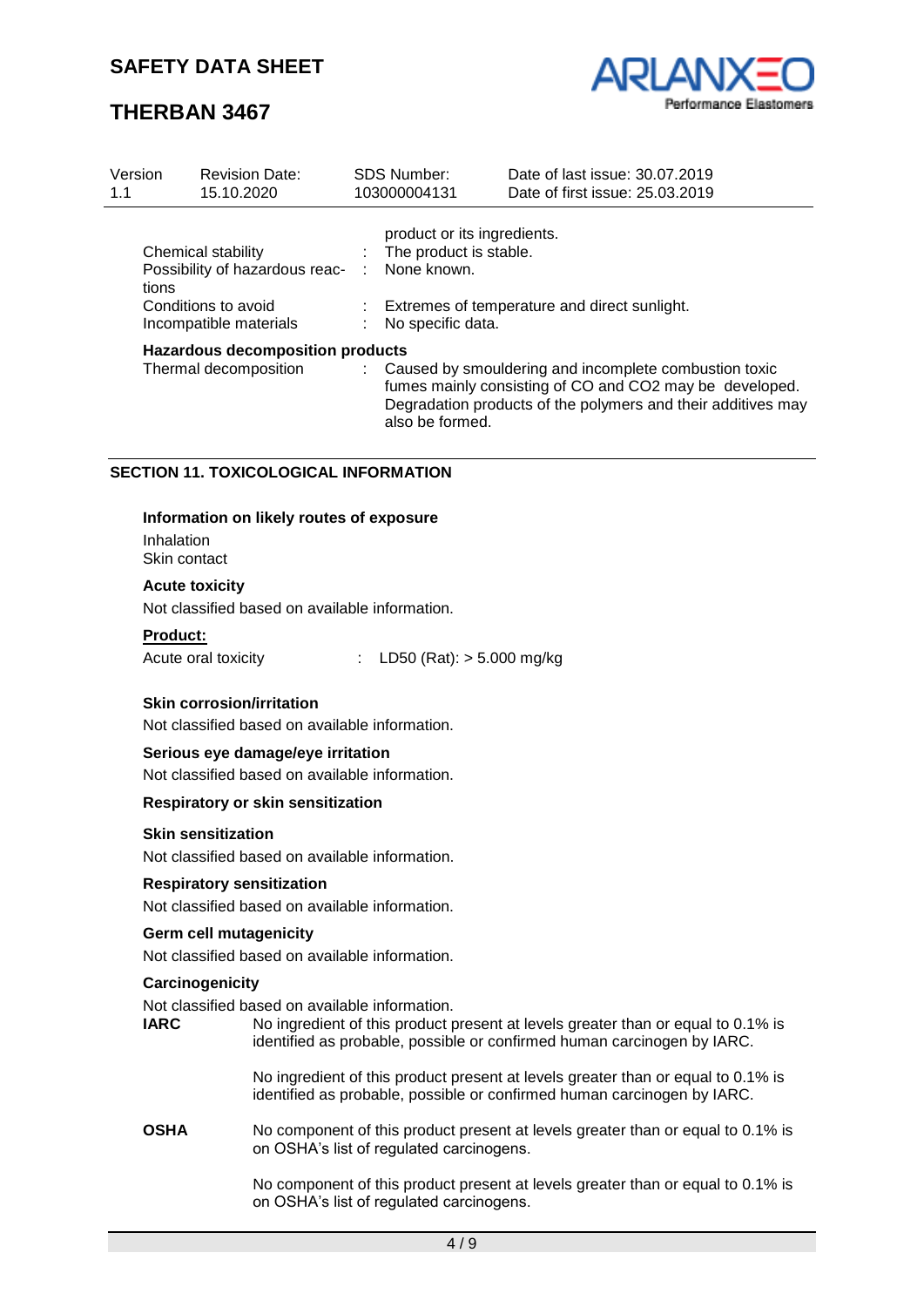

# **THERBAN 3467**

| Version<br>1.1             | <b>Revision Date:</b><br>15.10.2020                                             | <b>SDS Number:</b><br>103000004131                      | Date of last issue: 30.07.2019<br>Date of first issue: 25.03.2019                                                                                                                                                                                                                                                                                                                                                                    |  |  |
|----------------------------|---------------------------------------------------------------------------------|---------------------------------------------------------|--------------------------------------------------------------------------------------------------------------------------------------------------------------------------------------------------------------------------------------------------------------------------------------------------------------------------------------------------------------------------------------------------------------------------------------|--|--|
| <b>NTP</b>                 |                                                                                 | identified as a known or anticipated carcinogen by NTP. | No ingredient of this product present at levels greater than or equal to 0.1% is                                                                                                                                                                                                                                                                                                                                                     |  |  |
|                            |                                                                                 | identified as a known or anticipated carcinogen by NTP. | No ingredient of this product present at levels greater than or equal to 0.1% is                                                                                                                                                                                                                                                                                                                                                     |  |  |
|                            | <b>Reproductive toxicity</b><br>Not classified based on available information.  |                                                         |                                                                                                                                                                                                                                                                                                                                                                                                                                      |  |  |
|                            | <b>STOT-single exposure</b><br>Not classified based on available information.   |                                                         |                                                                                                                                                                                                                                                                                                                                                                                                                                      |  |  |
|                            | <b>STOT-repeated exposure</b><br>Not classified based on available information. |                                                         |                                                                                                                                                                                                                                                                                                                                                                                                                                      |  |  |
|                            | <b>Aspiration toxicity</b><br>Not classified based on available information.    |                                                         |                                                                                                                                                                                                                                                                                                                                                                                                                                      |  |  |
|                            | <b>Further information</b>                                                      |                                                         |                                                                                                                                                                                                                                                                                                                                                                                                                                      |  |  |
| <b>Product:</b><br>Remarks |                                                                                 |                                                         | Under the recommended processing conditions small<br>amounts of emitted substance (e.g. residual monomers, re-<br>sidual solvents, decomposition products) may be discharged.<br>According to our experience and information the product has<br>no harmful effects on health if properly handled.<br>The substance(s) listed in Chapter 3 is/are encapsulated in<br>this preparation in a polymer and is/are therefore not bioavail- |  |  |
|                            | <b>SECTION 12. ECOLOGICAL INFORMATION</b>                                       | able.                                                   |                                                                                                                                                                                                                                                                                                                                                                                                                                      |  |  |
|                            | <b>Ecotoxicity</b>                                                              |                                                         |                                                                                                                                                                                                                                                                                                                                                                                                                                      |  |  |
|                            | No data available<br><b>Persistence and degradability</b><br>No data available  |                                                         |                                                                                                                                                                                                                                                                                                                                                                                                                                      |  |  |
|                            | <b>Bioaccumulative potential</b><br>No data available                           |                                                         |                                                                                                                                                                                                                                                                                                                                                                                                                                      |  |  |
|                            | <b>Mobility in soil</b><br>No data available                                    |                                                         |                                                                                                                                                                                                                                                                                                                                                                                                                                      |  |  |
|                            | <b>Other adverse effects</b>                                                    |                                                         |                                                                                                                                                                                                                                                                                                                                                                                                                                      |  |  |
| <b>Product:</b><br>mation  | Additional ecological infor-                                                    | is not readily biodegradable.                           | The product is practically insoluble in water. In view of its con-<br>sistency and insolubility in water, no ecological problems are<br>to be expected if the product is properly handled. This product                                                                                                                                                                                                                              |  |  |
|                            |                                                                                 | 5/9                                                     |                                                                                                                                                                                                                                                                                                                                                                                                                                      |  |  |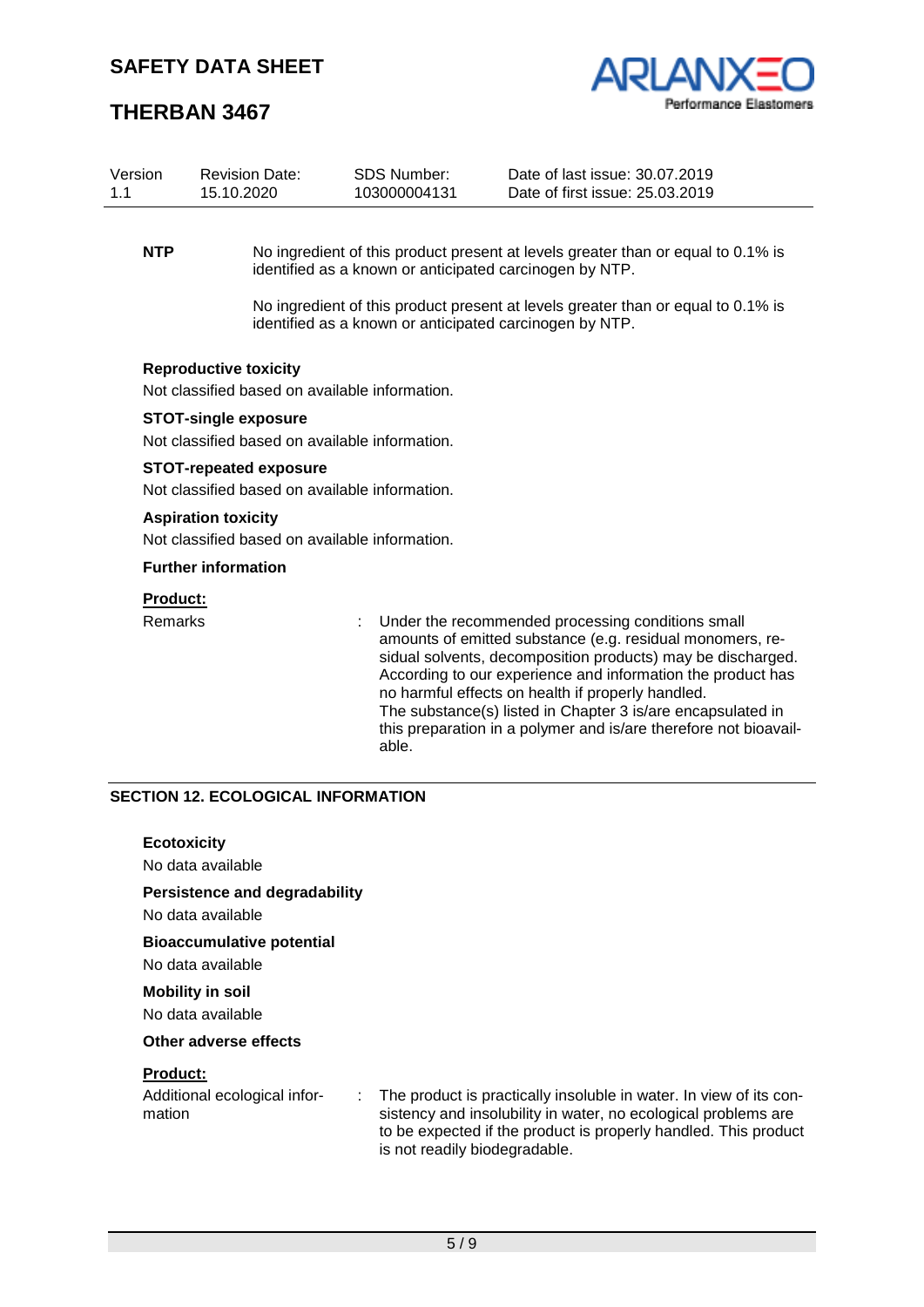# **THERBAN 3467**



| Version | <b>Revision Date:</b> | SDS Number:  | Date of last issue: 30.07.2019  |  |
|---------|-----------------------|--------------|---------------------------------|--|
| 1.1     | 15.10.2020            | 103000004131 | Date of first issue: 25.03.2019 |  |
|         |                       |              |                                 |  |

## **SECTION 13. DISPOSAL CONSIDERATIONS**

### **Disposal methods**

| RCRA - Resource Conserva-<br>tion and Recovery Authoriza-<br>tion Act | If discarded in its purchased form, this product would not be a<br>hazardous waste either by listing or by characteristic. Howev-<br>er, under RCRA, it is the responsibility of the product user to<br>determine at the time of disposal, whether a material contain-<br>ing the product or derived from the product should be classi-<br>fied as a hazardous waste. (40 CFR 261.20-24) |
|-----------------------------------------------------------------------|------------------------------------------------------------------------------------------------------------------------------------------------------------------------------------------------------------------------------------------------------------------------------------------------------------------------------------------------------------------------------------------|
| Waste from residues                                                   | The generation of waste should be avoided or minimized<br>wherever possible.<br>Waste disposal should be in accordance with existing federal,<br>state, provincial and/or local environmental controls.<br>This material and its container must be disposed of in a safe<br>way.                                                                                                         |
|                                                                       | Empty containers retain product residue; observe all precau-<br>tions for product.<br>Avoid dispersal of spilled material and runoff and contact with                                                                                                                                                                                                                                    |
|                                                                       | soil, waterways, drains and sewers.                                                                                                                                                                                                                                                                                                                                                      |
| Contaminated packaging                                                | Empty containers should be taken to an approved waste han-<br>dling site for recycling or disposal.                                                                                                                                                                                                                                                                                      |

## **SECTION 14. TRANSPORT INFORMATION**

## **International Regulations**

### **UNRTDG**

Not regulated as a dangerous good

#### **IATA-DGR**

Not regulated as a dangerous good

#### **IMDG-Code**

Not regulated as a dangerous good

#### **Transport in bulk according to Annex II of MARPOL 73/78 and the IBC Code**

Not applicable for product as supplied.

## **Domestic regulation**

**49 CFR** Not regulated as a dangerous good

#### **SECTION 15. REGULATORY INFORMATION**

#### **EPCRA - Emergency Planning and Community Right-to-Know**

#### **CERCLA Reportable Quantity**

| Components        | CAS-No.        | Component RQ (lbs) |
|-------------------|----------------|--------------------|
| Monochlorobenzene | $108 - 90 - 7$ | 00                 |

#### **SARA 304 Extremely Hazardous Substances Reportable Quantity**

| Components    | S-No.<br>CAS | (lbs)<br><b>RQ</b><br>Component F |
|---------------|--------------|-----------------------------------|
| Acrylonitrile | - ت.<br>v,   | 00                                |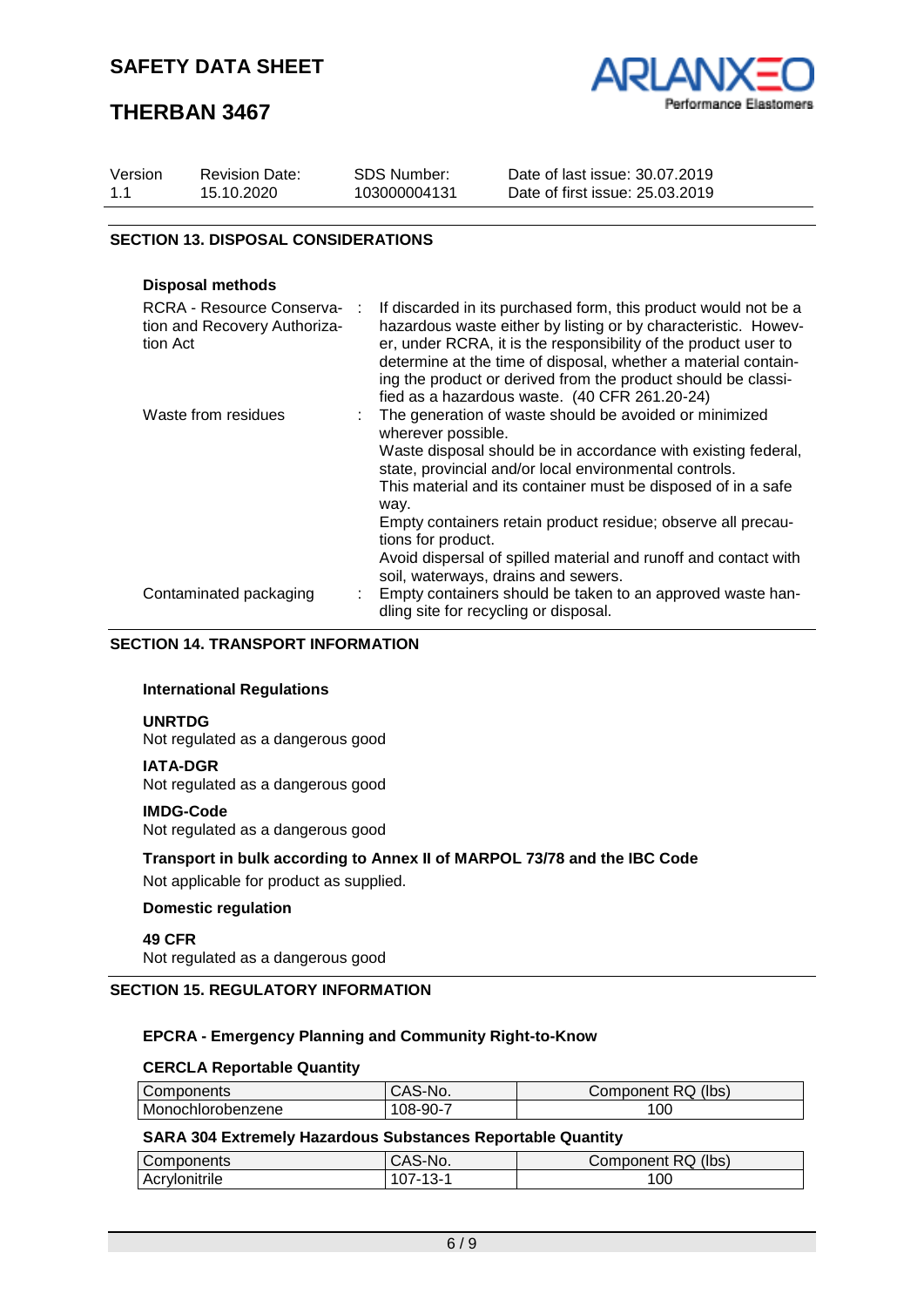



| Version<br>1.1 | <b>Revision Date:</b><br>15.10.2020           | <b>SDS Number:</b><br>103000004131                            | Date of last issue: 30.07.2019<br>Date of first issue: 25.03.2019                                                                                                                                                                                                                               |                        |  |  |
|----------------|-----------------------------------------------|---------------------------------------------------------------|-------------------------------------------------------------------------------------------------------------------------------------------------------------------------------------------------------------------------------------------------------------------------------------------------|------------------------|--|--|
|                |                                               |                                                               | <b>SARA 302 Extremely Hazardous Substances Threshold Planning Quantity</b>                                                                                                                                                                                                                      |                        |  |  |
|                |                                               |                                                               | This material does not contain any components with a section 302 EHS TPQ.                                                                                                                                                                                                                       |                        |  |  |
|                | SARA 311/312 Hazards                          | ÷.<br>No SARA Hazards<br>No SARA Hazards                      |                                                                                                                                                                                                                                                                                                 |                        |  |  |
|                | <b>SARA 313</b>                               |                                                               | This material does not contain any chemical components with<br>known CAS numbers that exceed the threshold (De Minimis)<br>reporting levels established by SARA Title III, Section 313.                                                                                                         |                        |  |  |
|                | <b>US State Regulations</b>                   |                                                               |                                                                                                                                                                                                                                                                                                 |                        |  |  |
|                | <b>Massachusetts Right To Know</b>            |                                                               |                                                                                                                                                                                                                                                                                                 |                        |  |  |
|                | Acrylonitrile                                 |                                                               |                                                                                                                                                                                                                                                                                                 | $107 - 13 - 1$         |  |  |
|                | 1,3-Butadiene                                 |                                                               |                                                                                                                                                                                                                                                                                                 | 106-99-0               |  |  |
|                | Pennsylvania Right To Know                    |                                                               |                                                                                                                                                                                                                                                                                                 |                        |  |  |
|                | Monochlorobenzene                             | Hydrogenated Acrylonitrile-Butadiene Copolymer                |                                                                                                                                                                                                                                                                                                 | 88254-10-8<br>108-90-7 |  |  |
|                | <b>Maine Chemicals of High Concern</b>        |                                                               |                                                                                                                                                                                                                                                                                                 |                        |  |  |
|                |                                               | Product does not contain any listed chemicals                 |                                                                                                                                                                                                                                                                                                 |                        |  |  |
|                | <b>Vermont Chemicals of High Concern</b>      |                                                               |                                                                                                                                                                                                                                                                                                 |                        |  |  |
|                | Product does not contain any listed chemicals |                                                               |                                                                                                                                                                                                                                                                                                 |                        |  |  |
|                | <b>Washington Chemicals of High Concern</b>   |                                                               |                                                                                                                                                                                                                                                                                                 |                        |  |  |
|                |                                               | Product does not contain any listed chemicals                 |                                                                                                                                                                                                                                                                                                 |                        |  |  |
|                | <b>California Prop. 65</b>                    |                                                               |                                                                                                                                                                                                                                                                                                 |                        |  |  |
|                | product at concentrations below 0.1%.         | tive harm. For more information go to www.P65Warnings.ca.gov. | WARNING: This product can expose you to chemicals including Acrylonitrile, 1,3-Butadiene,<br>which is/are known to the State of California to cause cancer and birth defects or other reproduc-<br>Any chemical(s) listed above which do not appear elsewhere on this SDS are contained in this |                        |  |  |
|                |                                               |                                                               | The ingredients of this product are reported in the following inventories:                                                                                                                                                                                                                      |                        |  |  |
| <b>TSCA</b>    |                                               | On TSCA Inventory                                             |                                                                                                                                                                                                                                                                                                 |                        |  |  |
| <b>DSL</b>     |                                               |                                                               | All components of this product are on the Canadian DSL                                                                                                                                                                                                                                          |                        |  |  |

## **TSCA list**

No substances are subject to a Significant New Use Rule.

No substances are subject to TSCA 12(b) export notification requirements.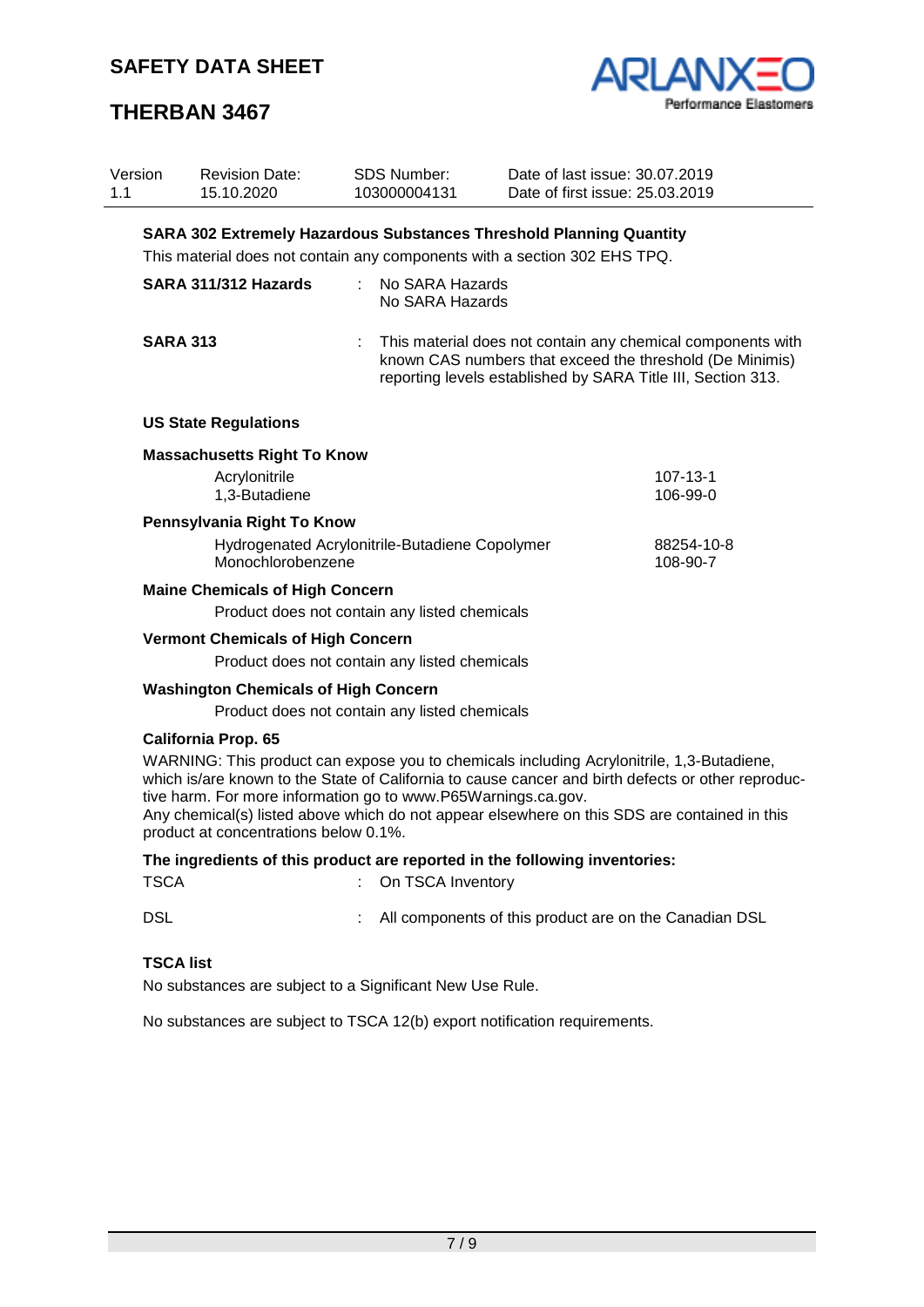# **THERBAN 3467**





## **Full text of other abbreviations**

AICS - Australian Inventory of Chemical Substances; ASTM - American Society for the Testing of Materials; bw - Body weight; CERCLA - Comprehensive Environmental Response, Compensation, and Liability Act; CMR - Carcinogen, Mutagen or Reproductive Toxicant; DIN - Standard of the German Institute for Standardisation; DOT - Department of Transportation; DSL - Domestic Substances List (Canada); ECx - Concentration associated with x% response; EHS - Extremely Hazardous Substance; ELx - Loading rate associated with x% response; EmS - Emergency Schedule; ENCS - Existing and New Chemical Substances (Japan); ErCx - Concentration associated with x% growth rate response; ERG - Emergency Response Guide; GHS - Globally Harmonized System; GLP - Good Laboratory Practice; HMIS - Hazardous Materials Identification System; IARC - International Agency for Research on Cancer; IATA - International Air Transport Association; IBC - International Code for the Construction and Equipment of Ships carrying Dangerous Chemicals in Bulk; IC50 - Half maximal inhibitory concentration; ICAO - International Civil Aviation Organization; IECSC - Inventory of Existing Chemical Substances in China; IMDG - International Maritime Dangerous Goods; IMO - International Maritime Organization; ISHL - Industrial Safety and Health Law (Japan); ISO - International Organisation for Standardization; KECI - Korea Existing Chemicals Inventory; LC50 - Lethal Concentration to 50 % of a test population; LD50 - Lethal Dose to 50% of a test population (Median Lethal Dose); MARPOL - International Convention for the Prevention of Pollution from Ships; MSHA - Mine Safety and Health Administration; n.o.s. - Not Otherwise Specified; NFPA - National Fire Protection Association; NO(A)EC - No Observed (Adverse) Effect Concentration; NO(A)EL - No Observed (Adverse) Effect Level; NOELR - No Observable Effect Loading Rate; NTP - National Toxicology Program; NZIoC - New Zealand Inventory of Chemicals; OECD - Organization for Economic Co-operation and Development; OPPTS - Office of Chemical Safety and Pollution Prevention; PBT - Persistent, Bioaccumulative and Toxic substance; PICCS - Philippines Inventory of Chemicals and Chemical Substances; (Q)SAR - (Quantitative) Structure Activity Relationship; RCRA - Resource Conservation and Recovery Act; REACH - Regulation (EC) No 1907/2006 of the European Parliament and of the Council concerning the Registration, Evaluation, Authorisation and Restriction of Chemicals; RQ - Reportable Quantity; SADT - Self-Accelerating Decomposition Temperature; SARA - Superfund Amendments and Reauthorization Act; SDS - Safety Data Sheet; TCSI - Taiwan Chemical Substance Inventory; TSCA - Toxic Substances Control Act (United States); UN - United Nations;